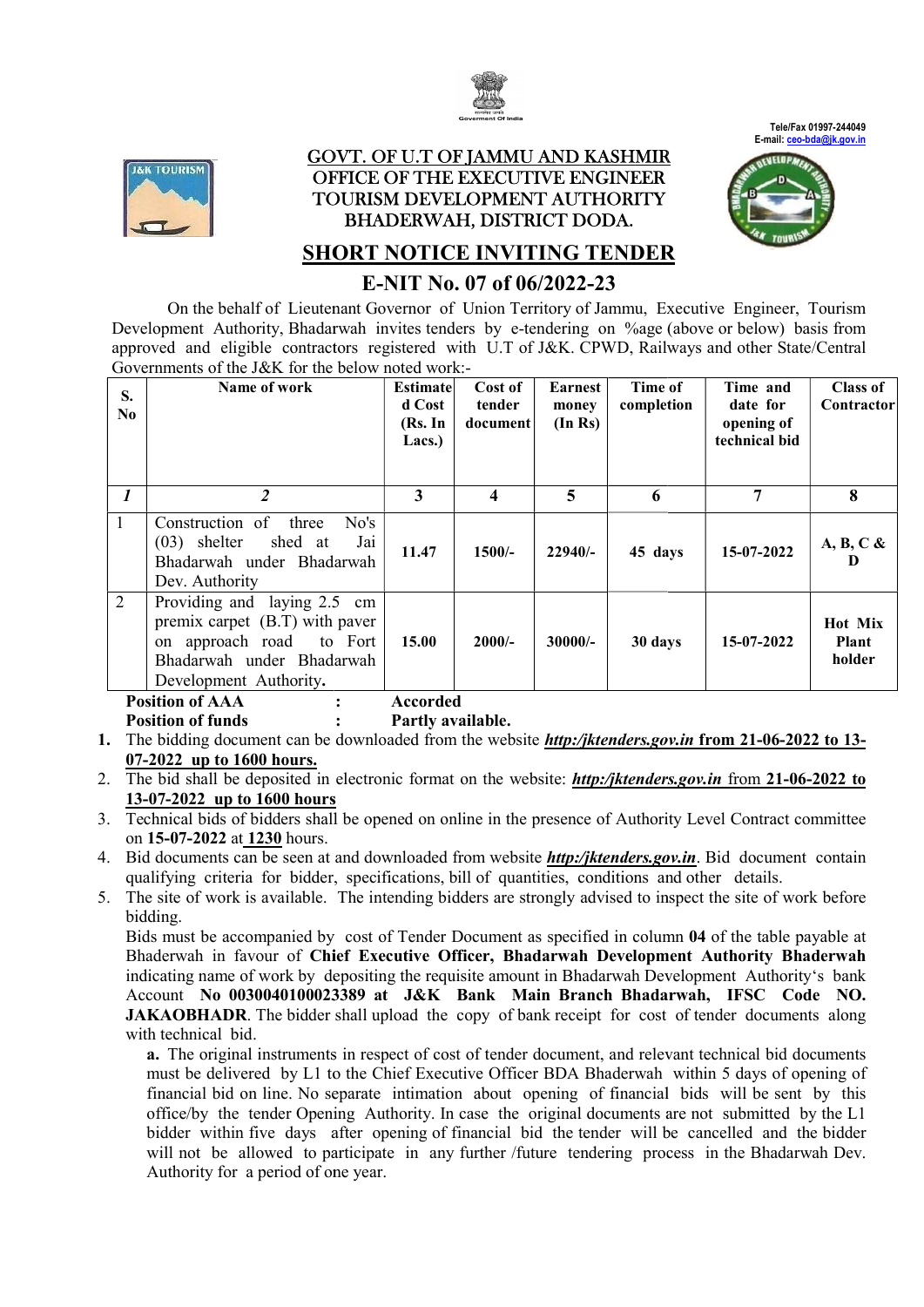- b. Financial Bids will be opened on line in the office of the Chief Executive Officer Bhadarwah Dev Authority Bhadarwah. If the office happens to be closed on the date of opening of the bid as specified , the bid will be opened on the next working day at the same time and venue.
- 6. The bid for the work shall remain open for acceptance for a period of 90 days from the date of opening of bids. If any bidder/tenderer withdraws his bid/tender before the said period or makes any modifications in the terms and conditions of the bid, the said earnest money shall stand forfeited.
- 7. No Engineer of Gazetted rank or other Gazetted Officer employed in Engineering or Administrative duties in an Engineering Department of the State Government is allowed to work as a Contractor for a period of two years after his retirement from Government service, without permission of the Government. This contract is liable to be cancelled if either the contractor or any of his employees is found any time to be such a person who had not obtained the permission of the Government as aforesaid before submission of the tender or engagement in the Contractor's Service.

#### 8. Instruction to bidders regarding e-tendering process.

- (a). To participate in bidding process, bidders have to get (DSC) "Digital Signature Certificate" as per Information Technology Act-2000, to participate in online bidding. This certificate will be required for digitally signing the bid. Bidders can get above mentioned digital certificate from any approved vendors. The Bidders, who already possess valid (DSC) Digital Signature Certificates, need not to procure new Digital Signature Certificate.
- (b) The bidders have to submit their bids online in electronic format with Digital Signature. The bids cannot be uploaded without Digital Signature. No Proposal will be accepted in physical form.
- (c) Bids will be opened online as per time schedule mentioned above.
- (d) Before submission of online bids, bidders must ensure that scanned copies of all the necessary documents have been attached with bid and for contractors having registration card from Kashmir province needs to upload the clearance certificate from issuing authority filing which their technical bid shall be cancelled and financial bid shall not be opened. .
- (e) The department will not be responsible for delay in online submission of bids whatsoever reasons may be.
- (f) All the required information for bid must be filled and submitted online.
- (g) Bidders should get ready with the scanned copies of cost of documents, EMD & technical qualification as specified in the tender documents/NIT The original instruments in respect of cost of documents, EMD and relevant documents be submitted to the Tender Inviting Authority by the L1 within 10 days of opening of financial bid on line...
- (h) The details of cost of documents, EMD specified in the tender documents should be the same, as submitted online (scanned copies) otherwise bid will not be accepted.
- 9. The guidelines for submission of bid online can be downloaded from the website

http://jktenders.gov.in.

- 10. Additional CDR to the tune of 5% on the advertised amount, shall be submitted by the L1 bidder before the issuance of allotment within seven days of issue of letter of offer in case the lowest tenderer quotes the rates less than 15% on the advertised amount, otherwise the tender will be treated as nonresponsive and 2% CDR deposited by the tenderer will be forfeited and the rates quoted by the such tenderer will have no bearing on the rates of other tenders what so ever.
- 11. The payment shall be made only after satisfactory completion of work, subject to furnishing of satisfactory item wise inspection thereof and certificate by the committee to be constituted by Chief Executive officer, Tourism Development Authority Bhadarwah for the said job.
- 12. The contractor whom the contract shall be allotted shall have to ensure completion of work within stipulated time period from the date of allotment in all respect failing which 10% of total project cost shall be deducted as penalty and no laxity or lame excuse shall be allowed.
- 13. The materials to be used shall be of ISI mark/standard make quality. The quality of materials shall have to be verified/passed by the Executive Engineer before start of work. The approved brand of cement/tar steel is as under:-
- i) Cement of Ambuja (or) ACC (or) Birla Plus.
- ii) Tar Steel of SAIL (or) TATA TISCON (or) Rashtriyal ispat.

 Sd/- Executive Engineer Bhadarwah Dev. Authority Bhadarwah

No: BDA/XEN/2022-23/174-80 Dated: 21-06-2022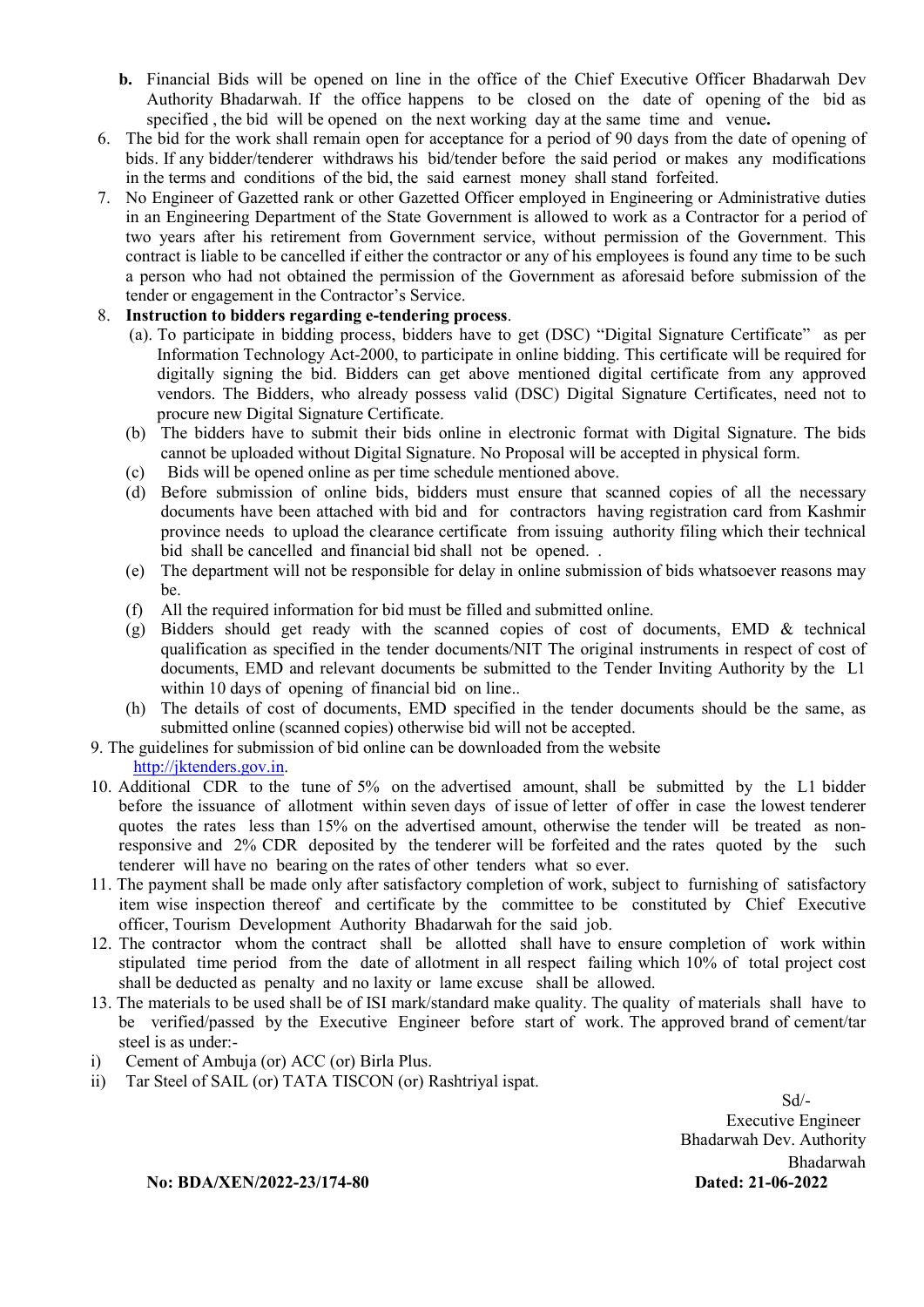Copy to the:

- 1. Secretary to the Government, Department of Tourism, J&K Civil Secretariat Jammu.
- 2. Chief Executive Officer, Tourism Development Authority, Bhadarwah.
- 3. Accounts Officer, Tourism Development Authority Bhadarwah.
- 4. Assistant Executive Engineer, Tourism Development Authority, Bhadarwah.
- 5. Draftsman/Notice board/office file.

### GENERAL INSTRUCTION TO BIDDER.

#### Scope of Bid.

- 1.1 The Executive Engineer Bhadarwah Dev. Authority as a representative of the Governor of Jammu & Kashmir State invites bids for the construction of works (as described in these documents and referred to as "the works"). The name and identification number of the works is provided in the Appended NIT. The bidders may submit bids for any or all of the works detailed in the table given in the Notice Inviting Tender. Bid for each work should be submitted separately.
- 1.2 The successful Bidder will be expected to complete the intended Completion Date specified in the NIT and shall rectify all the defects during defect liability period of 12 months.
- 1.3 Throughout these documents the terms "bid" and "tender" and their derivatives (bidder/tenderer, bid/tender, Bidding/tendering etc.) are synonymous.

## 2. Qualification of the Bidder

- In order to qualify, all bidders shall provide scanned copies of documents as defined below:-
- i) Self attested Scanned copy of Registration Card duly renewed for the current financial year 2022-23.
- ii) Self attested Scanned copy of GST No. along with latest return/receipt of GSTR.
- iii) Self attested Scanned copy of PAN Card
- iv) Clearance certificate from card issuing authority if registration card is from Kashmir Province.

### Add following document in original

- v) Cost of tender document in the form of Bank receipt in favour of Tender Opening Authority i.e CEO, BDA.
- vi) C.D.R /F.D.R 2% of the advertised cost from any Nationalized/scheduled Bank pledged to Tender Opening Authority i.e CEO, BDA.

 Even though the bidders meet the above qualifying criteria, they are subject to be disqualified if they have:

 i) Record of poor performance such as abandoning the works, not properly completing the contract, inordinate delays in completion, litigation history, or financial failures etc.

### 3. One Bid per Bidder

Each Bidder shall submit only one Bid for one work. A Bidder who submits more than one Bid will cause the proposals with the Bidder's participation to be disqualified.

### 4. Cost of Bidding

The Bidder shall bear all costs associated with the preparation and submission of his Bid, and the Employer will, in no case be responsible or liable for those costs.

### 5. Site Visit.

The Bidder, at his own cost, responsibility and risk is encouraged to visit, examine and familiarize himself with the site of works and its surroundings including source of earth, water, road aggregates etc. and obtain all information that may be necessary for preparing the Bid and entering into a contract for construction of the civil works. The costs of visiting the site shall be at the Bidder's own expense. He may contact the Executive Engineer incharge of work for any guidance relating to site visit.

### B. BIDDING DOCUMENTS

- 6. Content of Bidding Documents.
	- The set of bidding documents comprises the documents listed below:-
		- 1. Notice Inviting Tender.
			- 2. Instruction to Bidders.
		- 3. General conditions of Contract.
		- 4. Bill of Quantities.
		- 5. Drawing.
- 7. Bidding documents can be downloaded against the payment as specified in column 5 of the table above.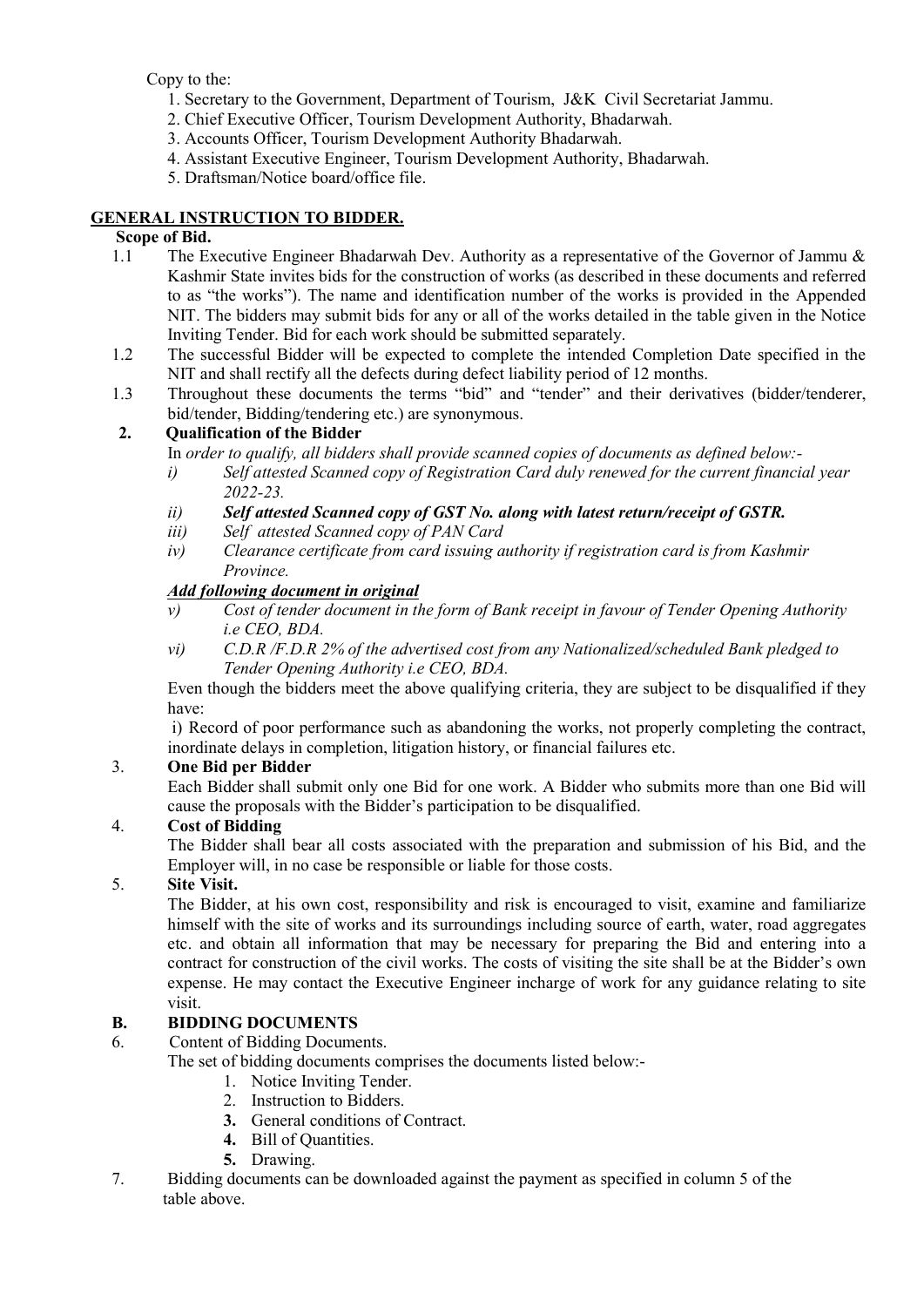8. The bidders are advised to examine all instructions, condition of contract, terms and specification, bill of quantities, drawings in the Bid Document. Failure to comply with the requirements of Bidding Documents shall be at the bidder's own risk. Bids which are not substantially responsive to the requirements of the Bidding Documents shall be rejected.

### 9. Clarification of Bidding Documents

 A prospective bidder requiring any clarification of the bidding documents may notify the Employer in writing or by Facsimile (Fax) at the Employer's address indicated in the Notice Inviting Tenders. The Employer will respond to any request for clarification received earlier than 10 days prior to the deadline for submission of bids. Copies of the employer's response will be forwarded to all purchasers of the bidding documents, including a description of the inquiry, but without identifying its source.

### 10. Amendment of Bidding Documents

Before the deadline for submission of bids the Employer may modify the bidding documents by issuing addenda. To give prospective bidders reasonable time to take an addendum into account, in preparing their bids the Employer shall extend, as necessary, the deadline for submission of bids.

#### 11. Preparation of Bids

Language of Bid is English.

### 12. DOCUMENTS COMPRISING THE BID

The bid submitted by the Bidder in electronic form shall be in two separate part.

Part I This shall be named Technical Bid and shall comprise of Scanned copy of following documents.

- i. Copy of EMD in the form of CDR/FDR.
- ii. Copy of Tender Cost in the form Bank Receipt.

#### List of Document to be enclosed with the Bidding Document by the intending Bidders.

(Bidders are advised to use "My Documents" area in their user on Jammu & Kashmir e-Tendering portal (http://jktenders.gov.in) to store their following documents which are used in all Tenders and attach these certificates as Non Statutory documents while submitting their bids)

- i. Attested photocopies of Registration Card duly renewed for the current financial year 2022- 23
- ii. GST No
- iii. PAN Card

Note;-Original instrument in respect of cost of Documents, EMD and relevant attested copies of Technical Bid Documents must be delivered by L1 to Chief Executive Officer Bhadarwah Development Authority within 10 days of opening of financial bid on line.

i. Bill of quantities.

Each part shall be separately submitted online.

The following documents which are not submitted with the bid will be deemed to be part of the bid.

- 1. Notice inviting Tender
- 2. Instruction to the bidder
- 3. Conditions of Contract
- 4. Specifications
- 5. Drawings

#### 13. Bid prices.

- 13.1 The Contract shall be for the whole works based on the priced Bill of Quantities submitted by the Bidder.
- 13.2 The bidder shall adopt item rates only.
- 13.3. All duties taxes, royalties and other levies payable by the contractor under the contract, or for any other cause, shall be included in the rates, prices and total Bid price submitted by the Bidder.
- 13.4 The rates and prices quoted by the Bidder shall be fixed for the duration of the contract and shall not be subject to adjustment on any account.

### 14. Currencies of Bid and payment.

14.1 The unit rates and the prices shall be quoted by the bidder entirely in Indian Rupees. All payments shall be made in India Rupees.

#### 15. Bid Validity

- 15.1 Bids shall remain valid for a period of ninety (90) days after the deadline date for bid submission.
- 15.2 In exceptional circumstances, prior to expiry of the original time limit, the employer may request the bidder to extend the period of validity for a specified additional period. The request and the bidder's responses shall be made in writing. A bidder may refuse the request without forfeiting his earnest money. A bidder agreeing to the request will not be required or permitted to modify his bid, but will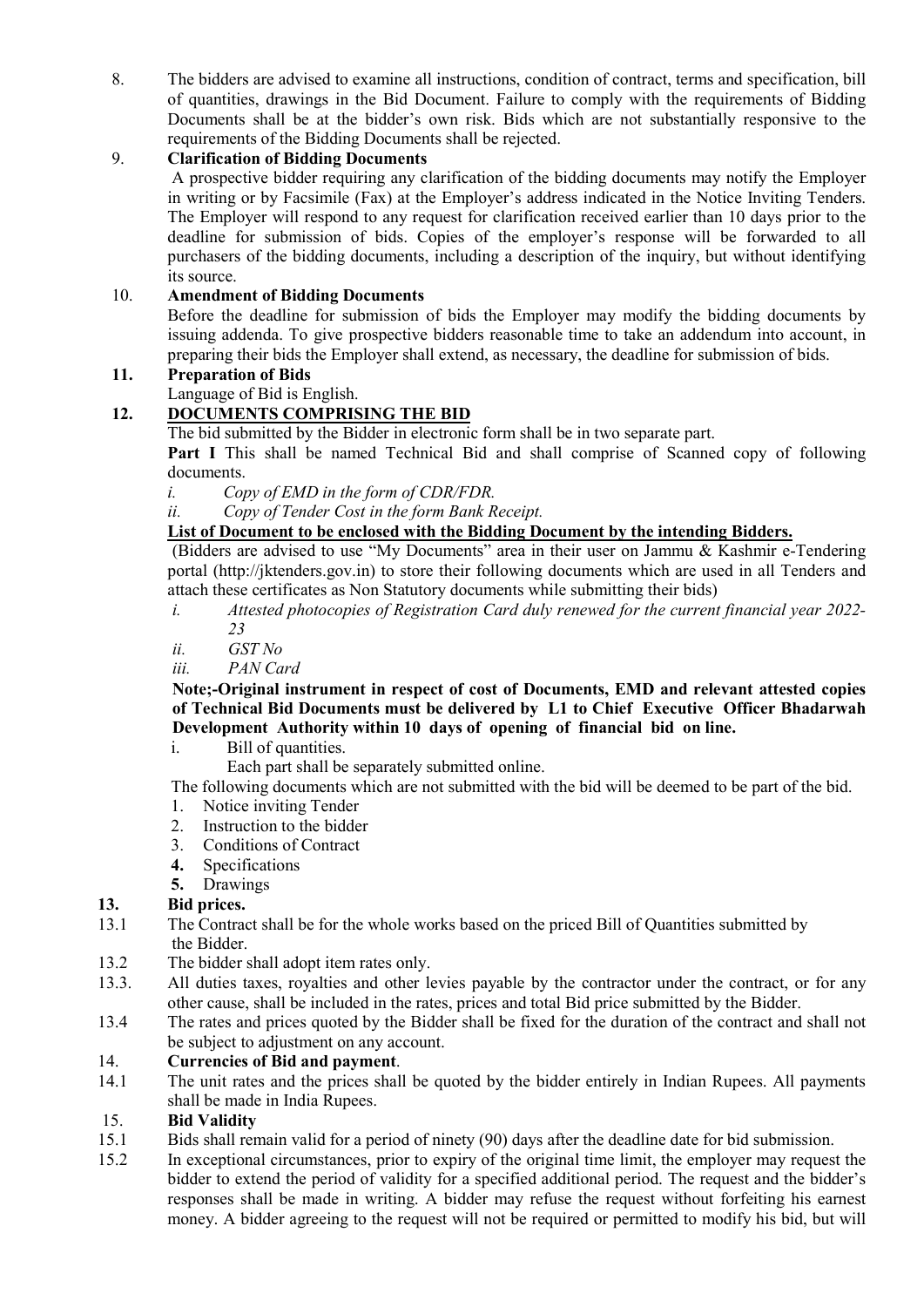be required to extend the validity of his earnest money for a period of the extension, and in compliance with clause 16 of ITB in all respects.

#### 16 Earnest Money

- 16.1 The earnest money shall, at the Bidder's option, be in the form of CDR / FDR of a scheduled commercial bank, pledged in favour of Chief Executive Officer, Bhadarwah Dev. Authority Bhaderwah. The CDR / FDR shall be valid for six months or more after the last date of receipt of bids.
- 16.2 Any bid not accompanied by an Earnest Money, pledged in favour of Chief Executive Officer, Bhadarwah Dev. Authority Bhaderwah shall be rejected by the Employer as non-responsive
- 16.3 The earnest money of unsuccessful bidders will be returned within 30 days of the end of the Bid validity period.
- 16.4 The earnest Money of the successful Bidder will be released after successful completion of the work to be certified by the Engineer- in- charge.
- 16.5 Extra CDR shall be released after 50% completion of work after getting report from AEE concerned.

#### C. SUBMISSION OF BIDS

17 Submission of Bids

- 17.1 The Bidder shall submit "Technical Bid" and "Financial Bid" separately under two covers system. Technical Bid: to be opened on 15-07-2022 in the presence of Authority level Technical Evaluation
	- Committee.

Financial Bid: Shall be opened in case of technically qualified bidders only.

#### 18. DEADLINE FOR SUBMISSION OF BIDS

Complete Bids (including Technical and financial) must be submitted online not later than 13-07-2022 up to 1600 hrs.

The Employer may extend the deadline for submission of bids by issuing an amendment, in which case all rights and obligations of the Employer and the bidders previously subject to the original deadline will then be subject to the new deadline.

# D. BID OPENING AND EVALUATION

#### 19 Bid Opening

 The Employer will open the bids received in the presence of the bidders/bidder's representative who may like to attend at the time, date and place. In the event of the specified date for the submission of bid being declared a holiday for the Employer, the Bids will be opened at the appointed time and location on the next working day.

In all cases, the amount of Earnest Money, forms and validity shall be announced. Thereafter, the bidders' names and such other details as the Employer may consider appropriate, will be announced by the Employer at the opening. The technical bids of the bidder will be opened 1<sup>st</sup>, "The financial bids of only these bidders will be opened who were found eligible. Tender Inviting Authority have right to revise/cancel/modify to award any condition(s)/tender as a whole in the interest of the Authority(s).Otherwise the EMD only not eligible bidders shall be returned within 30 days from the date of submission of evaluation report. The responsive bidders' names, the Bid prices, the total amount of each bid, and such other details as the Employer may consider appropriate will be announced by the Employer at the time of bid opening.

#### 20 Process to be Confidential

 Information relating to the examination, clarification, evaluation, and comparison of bids and recommendations for the award of a contract shall not be disclosed to bidders or any other persons not officially concerned with such process until the award to the successful Bidder has been announced. Any attempt by a Bidder to influence the Employer's processing of bids or award decisions may result in the rejection of his Bid.

#### 21 Clarification of Bids and Contacting the Employer

No Bidder shall contact the Employer or any matter relating to its bid from the time of the bid opening to the time the contract is awarded.

Any attempt by the bidder to influence the Employer's bid evaluation, bid comparison or contract award decision may result in the rejection of his bid.

#### 22 Examination of Bids and Determination of Responsiveness:

 During the detailed evaluation of "Technical Bids", the Employer will determine whether each Bid(a) meets the eligibility criteria defined in clause 2 and 4;(b) has been properly signed;(c) is accompanied by the required securities; and (d) is substantially responsive to the requirements of the bidding documents.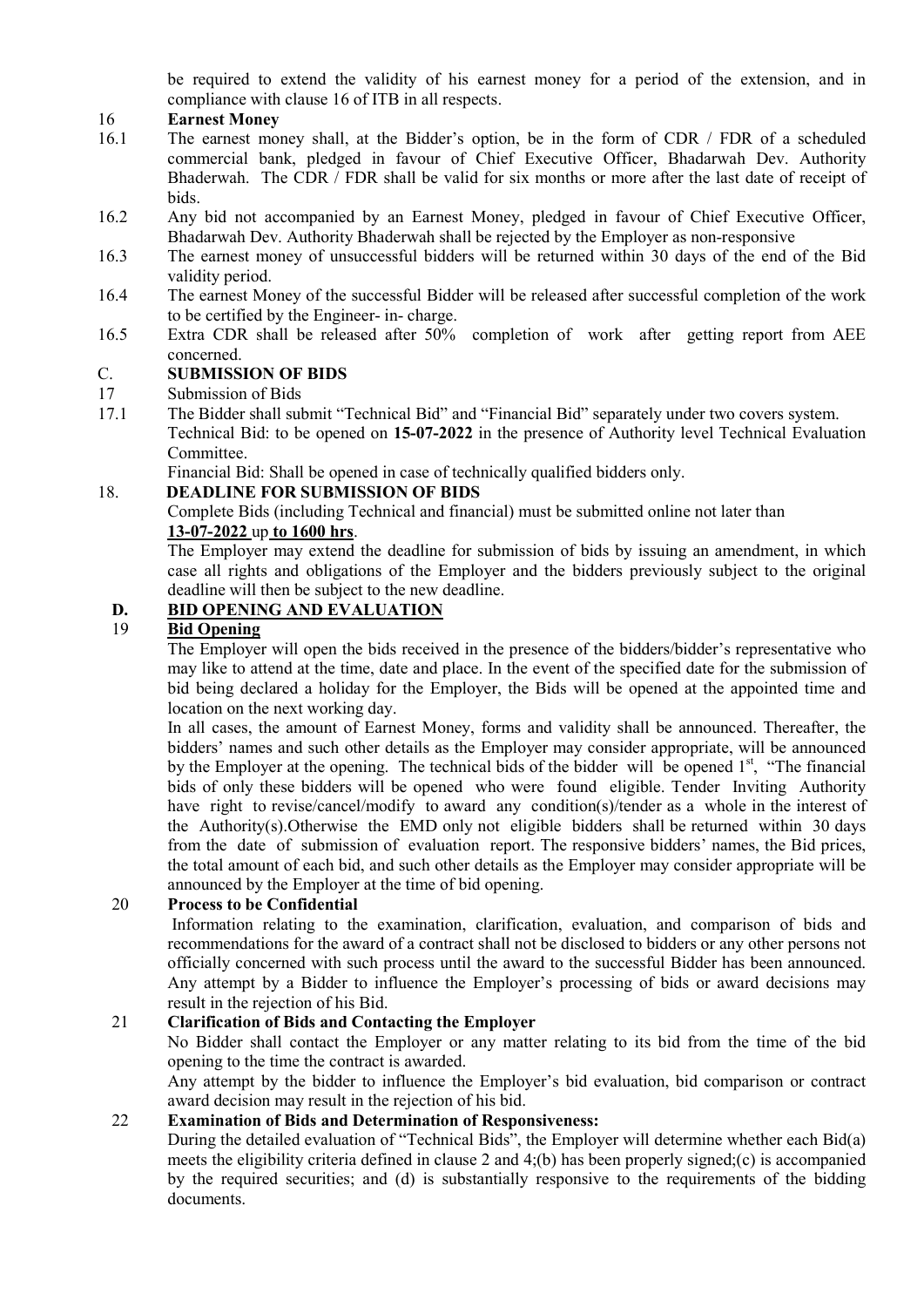A subsequently responsive "Financial Bid" is one which conforms to all the terms, conditions, and specifications of the bidding documents, without material deviation or reservation. A material deviation or reservation is one(a) which affects in any substantial way, inconsistent with the bidding documents, the employer's rights or the Bidder's obligations under the Contract; or (c) whose rectification would affect unfairly the competitive position of other bidders presenting substantially responsive bids.

If a "Financial Bid" is not substantially responsive, it will be rejected by the employer, and may not subsequently be made responsive by corrections or withdrawal of the nonconforming deviation or reservation.

#### 23 PRICE PREFERENCE

There will be no price preference to any bidder.

#### GENERAL CONDITIONS

- i) Rates quoted shall be deemed to include escalation, all taxes, duties etc. whatever during contract period.
- ii) All other terms and conditions which are in vogue and as per PWD form 25 shall remain applicable
- 2 Misconduct/Misbehavior observed during the tender opening process with any officer/official shall be dealt under rules and in terms of the enlistment of registration of contractor in the Department and shall be subject to cancellation of registration card issued by this department or any other department.
- 3 In case of firm/contractor fails to start the work within the stipulated time, a registered notice or notice sent through special messenger to the firm/contractor for non start of the work that amounts to the breach of the contractor and will be sufficient to windup or cancel his contract.
- 4 The accepting authority reserves the right to accept or reject any or all the tenders before or after their opening without assigning any reason thereof. The allotting authority in view of the exceptional circumstances reserves the right of granting the contract to any of the tenderer if deems proper in the interest of the work of course at the lowest received rates without assigning any reason thereof.
- 5 The department may execute the work left by the contractor at the risk and cost of the contractor. Any additional amount involved for execution of work shall be recovered from the contractor.
- 6 In case of any typographical error, if found in the rates, quantities or units etc. the same shall be corrected and paid as per sanctioned schedule of rates in vogue with contractor's Tender appreciation/depreciation.
- 7 The contractor shall be personally liable for civil and criminal prosecution under law, if specifications of the work/materials used are found in contravention to the specifications prescribed during execution of work and even after completion and finalization of contract i.e. at any stage.
- 8 He will abide by all prevailing labour laws and will be personally responsible for any causality/eventually/accident during the period of contract.
- 9 The quantities advertised in the rate list are approximate and based on estimates, which cannot be increased at site.
- 10 Any item or items of work found necessary during execution of work though not advertised in the Rate list shall have to be got executed and paid as per sanctioned schedule of rates 2020 of J&K PWD with contractor's appreciation/depreciation.
- 11 Any item if found not necessary at site during execution of work though advertised can be deleted and no claim what so ever shall be entertained on this account.
- 12. Nallah broken/crushed stone aggregate to be supplied by the contractor/agency shall confirm with standard specification as provided in the revised schedule of rates/book of specification in vogue at present and shall also confirm with the clause mentioned in the M.O.S.T specification.
- 13 The watch and ward of all Material/Machinery shall be the responsibility of Contractor/ Agency.
- 14 No extra lead, lift or carriage if involved shall be paid other than what has been advertised in the rate list even if, it is involved at the site of work. The intending contractors/ agencies are advised to inspect the site of work and keep in view the actual conditions prevailing at site before tendering for the work.